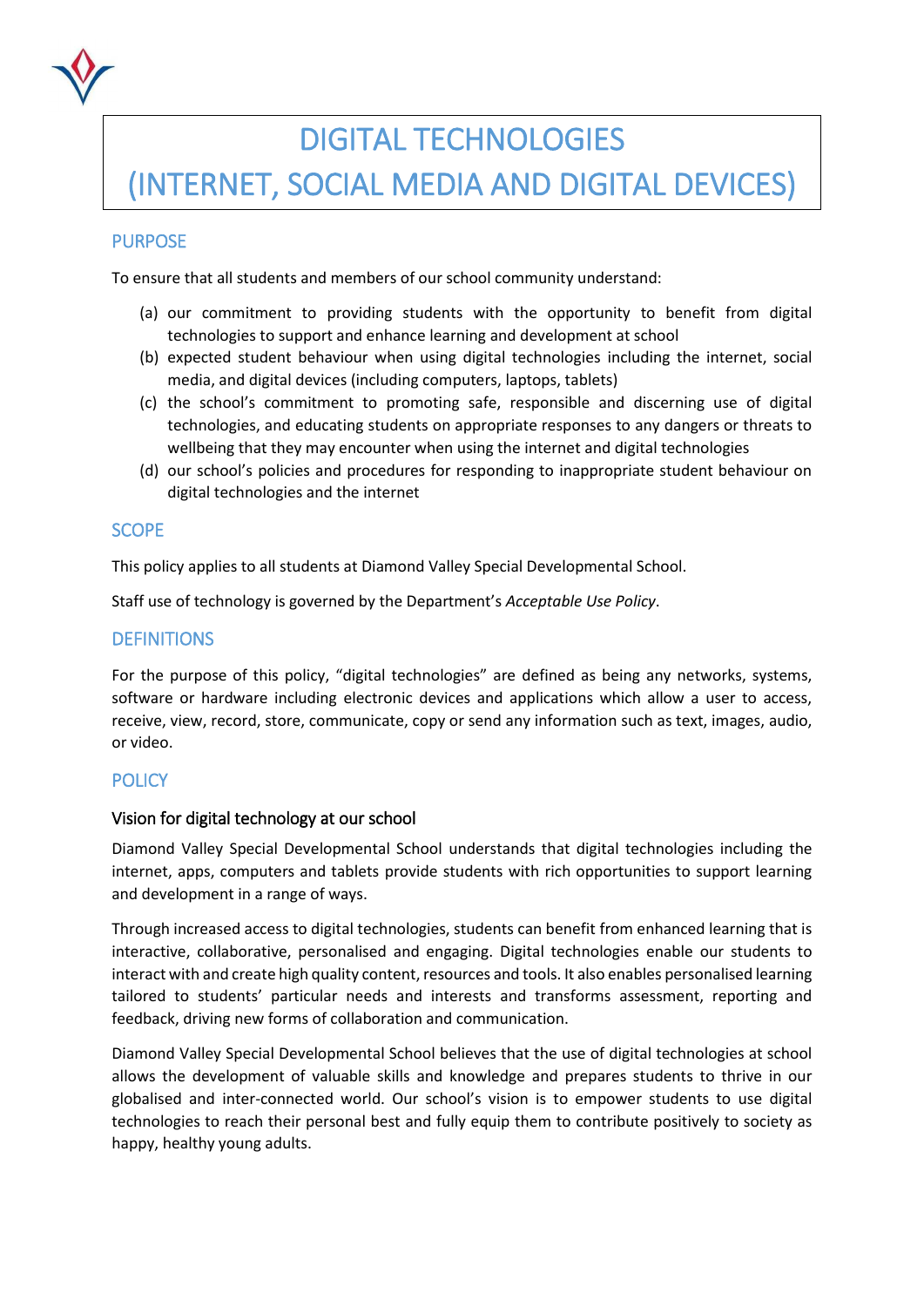

## iPads at Diamond Valley Special Developmental School

Classes at Diamond Valley Special Developmental School may be delivered with the use of iPads. Where students use an iPad as their personal communication device they are expected to bring their iPad to school every day. iPads that students bring to school must:

- be brought to school in a protective case
- have the appropriate communication software installed (this is at the families expense)

Please note that our school does not have insurance to cover accidental damage to students' iPads, and parents/carers are encouraged to consider obtaining their own insurance for their child's iPad.

## Safe and appropriate use of digital technologies

Digital technology, if not used appropriately, may present risks to users' safety or wellbeing. At Diamond Valley Special Developmental School, we are committed to educating all students to be safe, responsible and discerning in the use of digital technologies, equipping them with skills and knowledge to navigate the digital age.

At Diamond Valley Special Developmental School, we:

- use online sites and digital tools that support students' learning, and focus our use of digital technologies on being learning-centred
- restrict the use of digital technologies in the classroom to specific uses with targeted educational or developmental aims
- supervise and support students using digital technologies in the classroom
- effectively and responsively address any issues or incidents that have the potential to impact on the wellbeing of our students
- have programs in place to educate our students to be promoting safe, responsible and discerning use of digital technologies, including [insert details of specific programs]
- educate our students about digital issues such as online privacy, intellectual property and copyright, and the importance of maintaining their own privacy online
- use clear protocols and procedures to protect students working in online spaces, which includes reviewing the safety and appropriateness of online tools and communities, removing offensive content at earliest opportunity
- educate our students on appropriate responses to any dangers or threats to wellbeing that they may encounter when using the internet and other digital technologies
- provide a filtered internet service to block access to inappropriate content
- refer suspected illegal online acts to the relevant law enforcement authority for investigation
- support parents and carers to understand safe and responsible use of digital technologies and the strategies that can be implemented at home through regular updates in our newsletter and annual information sheets.

All messages created, sent or retrieved on the school's network are the property of the school. The school reserves the right to access and monitor all messages and files on the computer system, as necessary and appropriate. Communications including text and images may be required to be disclosed to law enforcement and other third parties without the consent of the sender.

## Student behavioural expectations

When using digital technologies, students are expected to behave in a way that is consistent with Diamond Valley Special Developmental School's *Statement of Values, Student Wellbeing and Engagement* policy, and *Bullying Prevention* policy.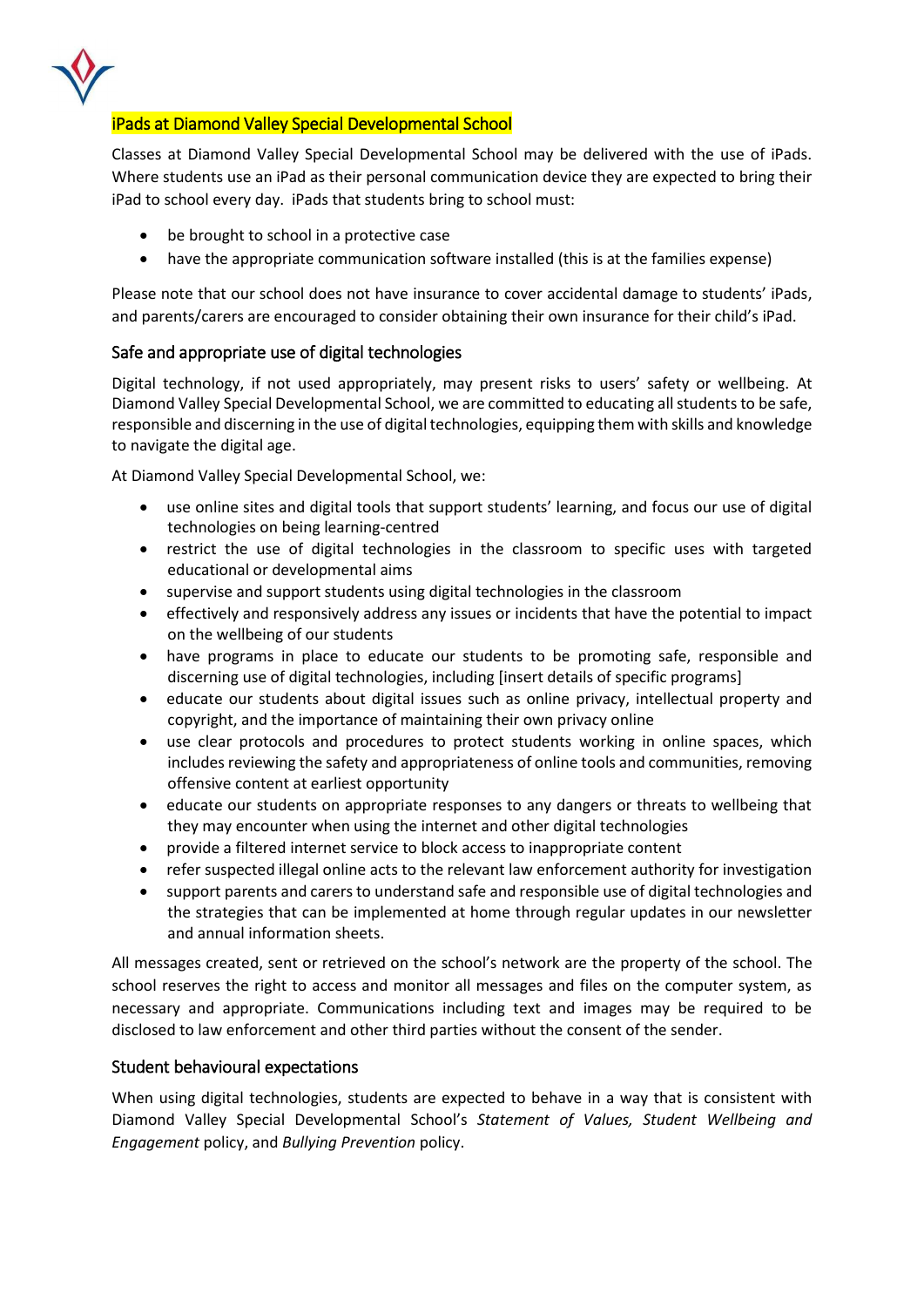

When a student acts in breach of the behaviour standards of our school community (including cyberbullying, using digital technologies to harass, threaten or intimidate, or viewing/posting/sharing of inappropriate or unlawful content), Diamond Valley Special Developmental School will institute a staged response, consistent with our policies and the Department's *Student Engagement and Inclusion Guidelines.*

Breaches of this policy by students can result in a number of consequences which will depend on the severity of the breach and the context of the situation. This includes:

- removal of network access privileges
- removal of email privileges
- removal of internet access privileges
- removal of printing privileges
- other consequences as outlined in the school's *Student Wellbeing and Engagement* and *Bullying Prevention* policies.

## REVIEW CYCLE

This policy was last updated on 01/05/2019 and is scheduled for review in 05/2020